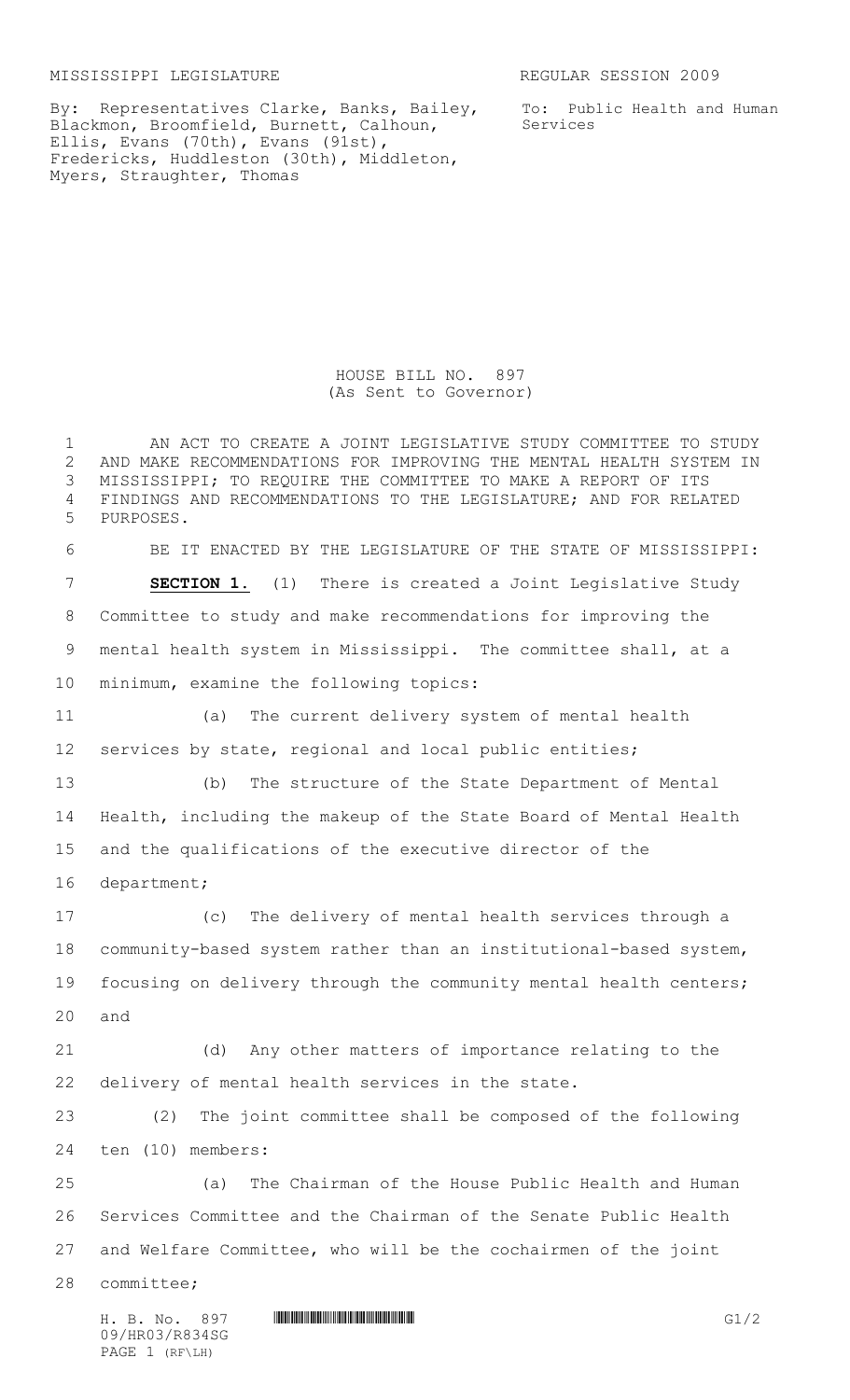(b) The Chairman of the House Appropriations Committee, or his designee;

 (c) The Chairman of the Senate Appropriations Committee, or his designee;

 (d) Three (3) senators to be appointed by the Lieutenant Governor; and

 (e) Three (3) representatives to be appointed by the Speaker of the House.

 (3) Appointments shall be made within thirty (30) days after the effective date of this section. The first meeting of the committee shall be held on a day to be designated jointly by the Speaker of the House and the Lieutenant Governor. A majority of the members of the committee shall constitute a quorum. In the adoption of rules, resolutions and reports, an affirmative vote of a majority of the members of each house shall be required.

 (4) Members of the committee shall be paid from the contingent expense funds of their respective houses in the same manner as provided for committee meetings when the Legislature is not in session; however, no per diem or expense for attending meetings of the committee may be paid while the Legislature is in session, except that members of the committee may receive per diem and expenses when the Legislature is in session but in recess under the terms of a concurrent resolution, or in recess during a special session.

 (5) The committee shall make a report of its findings and recommendations to the Legislature not later than December 1, 2009, including any recommended legislation. At the time of submission of its report, the committee shall be dissolved.

 (6) (a) The Lieutenant Governor and the Speaker of the House of Representatives may jointly appoint not more than twelve (12) members to an advisory council to the joint committee.

 (b) The members of the advisory council shall either be engaged professionally in rendering mental health services or

H. B. No. 897 \*HR03/R834SG\* 09/HR03/R834SG PAGE 2 (RF\LH)